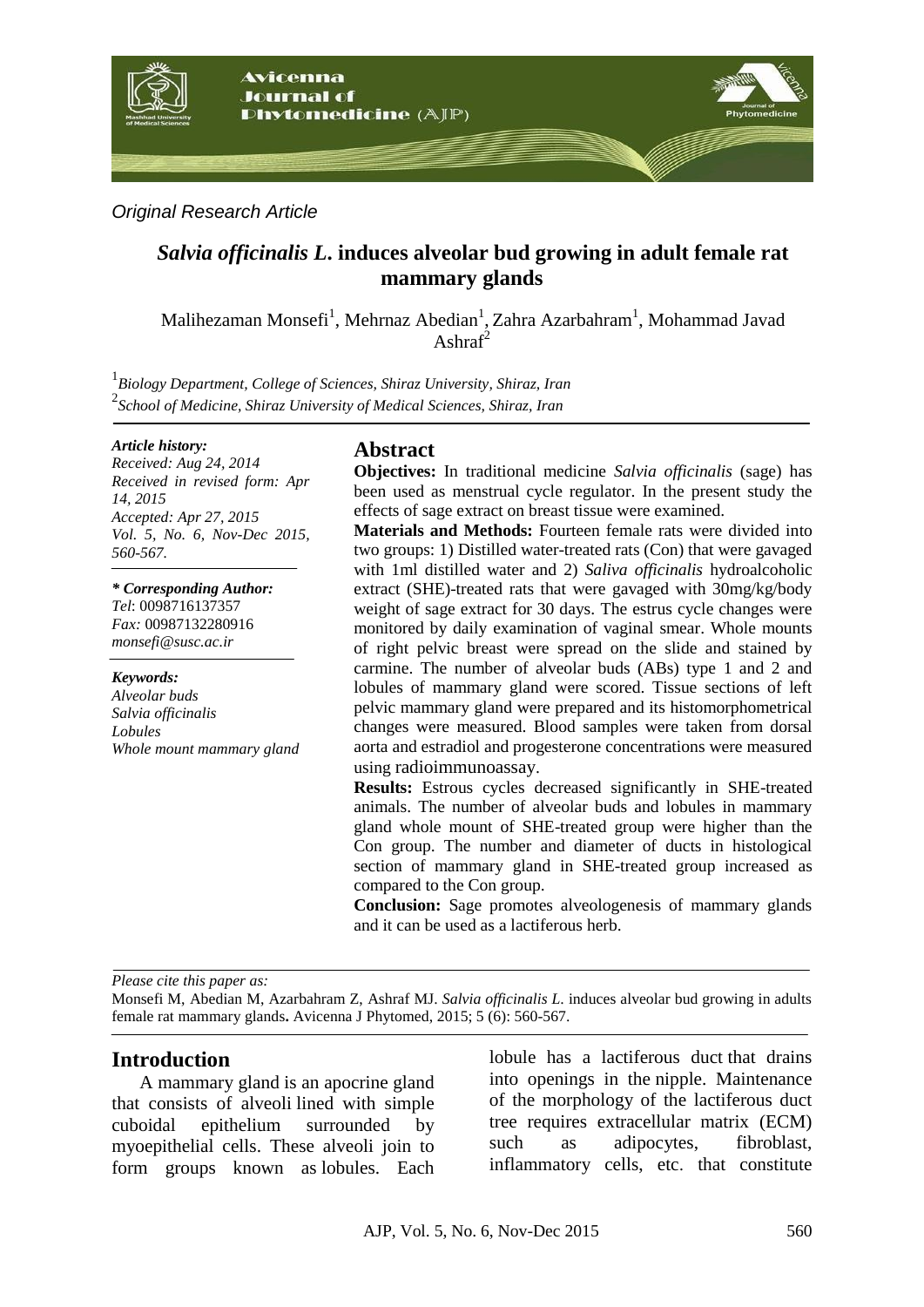mammary stroma [\(Watson and Khaled,](http://en.wikipedia.org/wiki/Mammary_gland#cite_note-Watson.2C_C.J._2008-7)  [2008\).](http://en.wikipedia.org/wiki/Mammary_gland#cite_note-Watson.2C_C.J._2008-7) Lactiferous duct development occurs in females in response to circulating [hormones.](http://en.wikipedia.org/wiki/Hormones) [Estrogen](http://en.wikipedia.org/wiki/Estrogen) promotes ductal branching differentiation (Sternlicht, 2006) by stimulation of estrogen receptor alpha  $(ER-\alpha)$  and progesterone receptor (PR) in ductal epithelium. Once ER is activated by estrogen, it is able to translocate into the nucleus and bind to DNA to regulate the activity of different genes and induce biological effects.

In rats, the nipples and mammary glands develop along the two [milky lines,](http://en.wikipedia.org/wiki/Milk_line) two nearly parallel lines along the [ventral](http://en.wikipedia.org/wiki/Ventral) side of the body. Mammary glands are in pairs along these lines. There are six pairs of nipples including three pairs in anterior (thoracic) region, two pairs in intermediate (abdominal) region and one pair in posterior (inguinal) region of the body. Male rats do not have nipples.

*Salvia officinalis* (sage), a plant belonging to the Lamiaceae family, chiefly contains monoterpenes such as  $\alpha$  and  $\beta$ thujone, α and β-pinene and camphor. In addition, *Salvia officinalis* ) *S*. *officinalis*( leaves contain cineol, rosemaric acid, tannic acid, bitter substances like cornsole and cornsolic acid, fumaric, chlorogenic, caffeic and nicotinic acids, nicotinamide and flavones. Sage has a long history of medicinal and culinary use (Hamidpour et al., 2014). Anti-inflammatory effects of ursolic acid of sage were reported (Baricevic, 2001). Sage tea has been traditionally used in the treatment of bronchitis, cough, asthma, angina, inflammations of mouth and throat, depression, excessive sweating, and skin diseases (Walch et al., 2011; Khan et al., 2011). Sage essential oil has been reported to have carminative, antiseptic, antispasmodic properties. It is effective in the treatment of diseases of nervous system, circulatory system, and respiratory system (Loizzo et al., 2007). Sage tea increased anti-oxidant potential of

hepatocytes by increasing glutation-s transferase and glutation reductase activity (Lima, 2005). Anti-microbial activity of essential oil of *S. officinalis* against *Staphilicocos aureous* and *Candida albicans* were explained (Alizade and Shaabani, 2012). Considering terpenoid and flavonoid content of sage (known as phytoestrogens), we hypothesized that this herb could increase mammary gland alveologenesis therefore, sage potential of alveolar bud growing was studied.

# **Materials and Methods Preparation of extracts**

*S. officinalis* (sage) leaves were obtained from Zardband Pharmaceuticals Company, Tehran, Iran. Sage leaves were powdered, and 100 g of powder was percolated with 800 ml of 70% ethanol for three days to obtain hydroalcoholic extracts. Subsequently, the mixtures were filtered and concentrated under reduced pressure using a rotary evaporator and vacuumed desiccator. The yield (w/w) of extraction method was  $17\%$  (g/g).

## **Animal grouping**

Female Wistar rats weighing between 150 to 200 g were obtained from Animal House of Razi Institute, Shiraz, Iran. The animals were adapted to the laboratory conditions for two weeks prior to the experiments. The rats were kept at a controlled temperature (22-24°C) and a 12:12 h light-dark cycle (lights on 6:00; lights off 18:00) with free access to food and tap water. Animal experiments were approved by the Institutional Animal Ethics and Health Committee of the Biology Department of Shiraz University, and were performed according to the principles of the care and use of laboratory animals established by the National Institute of Health. Vaginal smears were examined daily and normal estrous cycle female rats were selected. Estrous cycle lasted 4-5 days and was divided into three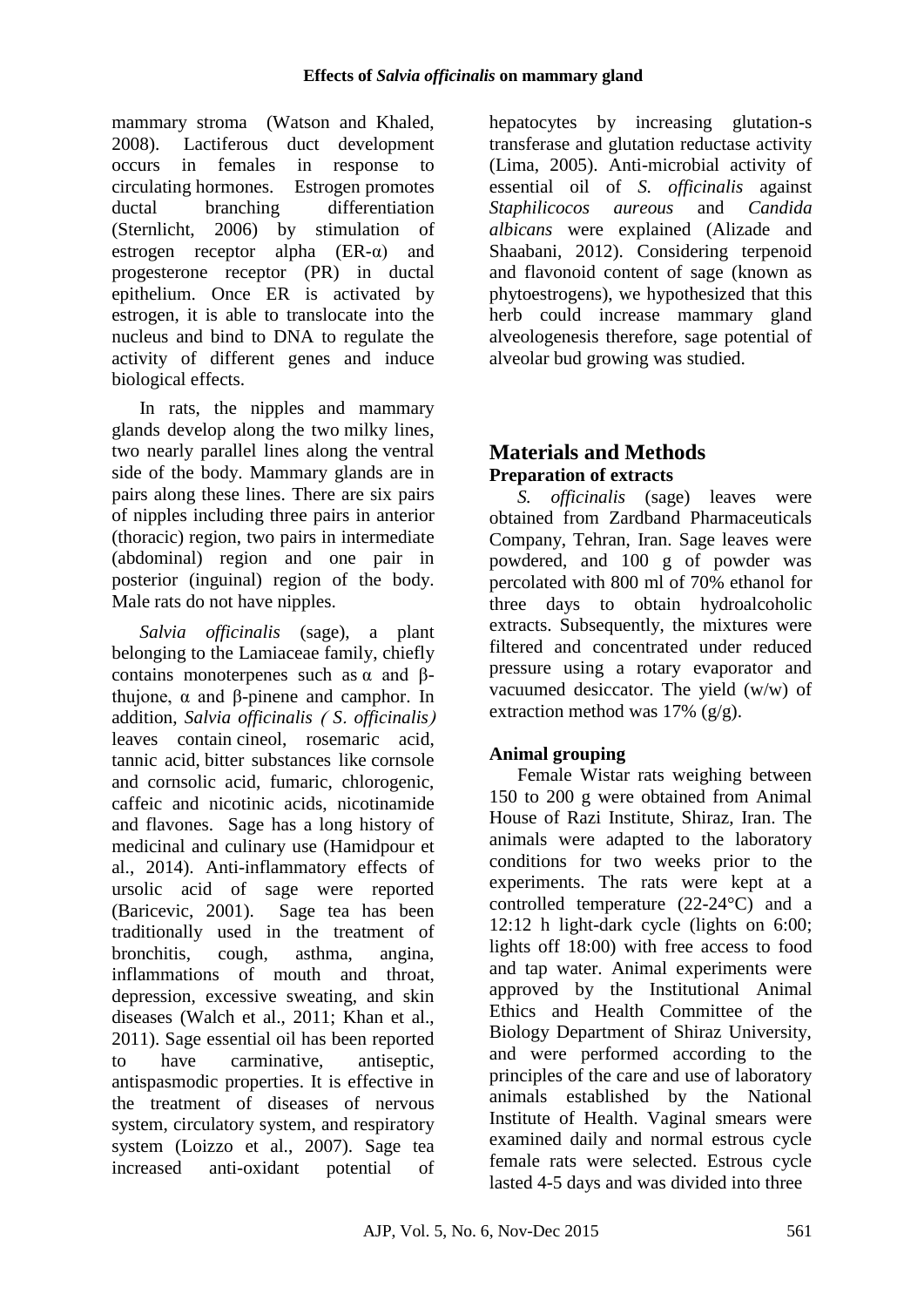phases of proestrus (9-16 h), estrus (9-16 h) and diestrus (60-70 h) (Montes and Luque, 1998). Female rats with regular estrous cycles were randomly divided into two groups (n=7) of control (Con) and sage hydroalcoholic extract (SHE)-treated rats that were gavaged with 1 ml distilled water and 30mg/kg/body weight of sage extract for 30 days, respectively.

#### **Hormonal assay**

At the end of the experiment, day 30, animals that were in estrus phase of estrous cycle were dissected under deep anesthesia and blood samples were taken from dorsal aorta and centrifuged at 2000 rpm for 20 min. Estradiol and progesterone concentrations were measured using radioimmunoassay (RIA). For this purpose, serum samples were transferred to Department of Hormonal assay, Research Center of Namazi Hospital, Shiraz, Iran.

### **Mammary gland whole mount preparation**

At the end of 30-day experiments, rats from each group were dissected and the right mammary gland of pelvic region, free from skin, were removed from area close to the nipple towards the distal end of the gland. It was spread immediately onto a labeled glass slide, fixed with Carnoy's fixative (75% glacial acetic acid and 25% absolute ethanol) at room temperature (RT) for two days. Slides were washed with 70% ethanol for 1 h and distilled water for 30 min. Then, slides were stained with carmine alum and left for two days. Excess dye was washed using increasing concentrations of ethanol (70, 95, 100%) (slides were left in each concentration of alcohol for 1 h) and cleared with xylene and left at RT at least for two days. Mammary gland whole mounts were examined under light microscope (Figure 1) and the number of alveolar bud type 1 (AB1), alveolar bud type 2 (AB2) and lobules (L) were recorded and scored from 0 to 5 in 15

microscopic fields for each animal. AB1 AB2 and lobule consisted of one or two small buds, more than two buds and a cluster of buds on a duct respectively (Figure 1-C). Whole mounts were divided into three parts of nipple area (tip of breast), central zone (around the lymph node) and distal area or near to the fat pad (Figure 1-D). Five microscopic fields were examined in each part. Mammary gland differentiations were assessed in two ways: First, the score values of AB1+AB2+L (Dif1) and second, the ratio between L and AB1+AB2 scores (Dif2). ABs differentiated to lobules, therefore, the higher ratio of lobules/ABs (Dif2) represented more differentiated mammary glands.



Figure1. Mammary gland whole mount preparation. Rats were dissected and mammary glands were exposed (A). Pelvic mammary gland was separated and spread on glass slide (B). (D) Mammary gland whole mount slide was divided to three parts of distal (fat pad), central (around lymph node or dark mass) and nipple (tip of breast). Alveolar buds (AB1 and AB2) and lobules of whole mount were demonstrated after carmine staining (C).

### **Histomorphometrical studies**

Left pelvic mammary glands of rats were removed and fixed in 10% buffered formalin solution for one week. Then, paraffin blocks were prepared (Bancroft and Steven, 1991) from which 6 µm-thick sections were stained with haematoxylineosin. Histomorphometric studies examined 5 microscopic fields for each section (3 microscopic slides for each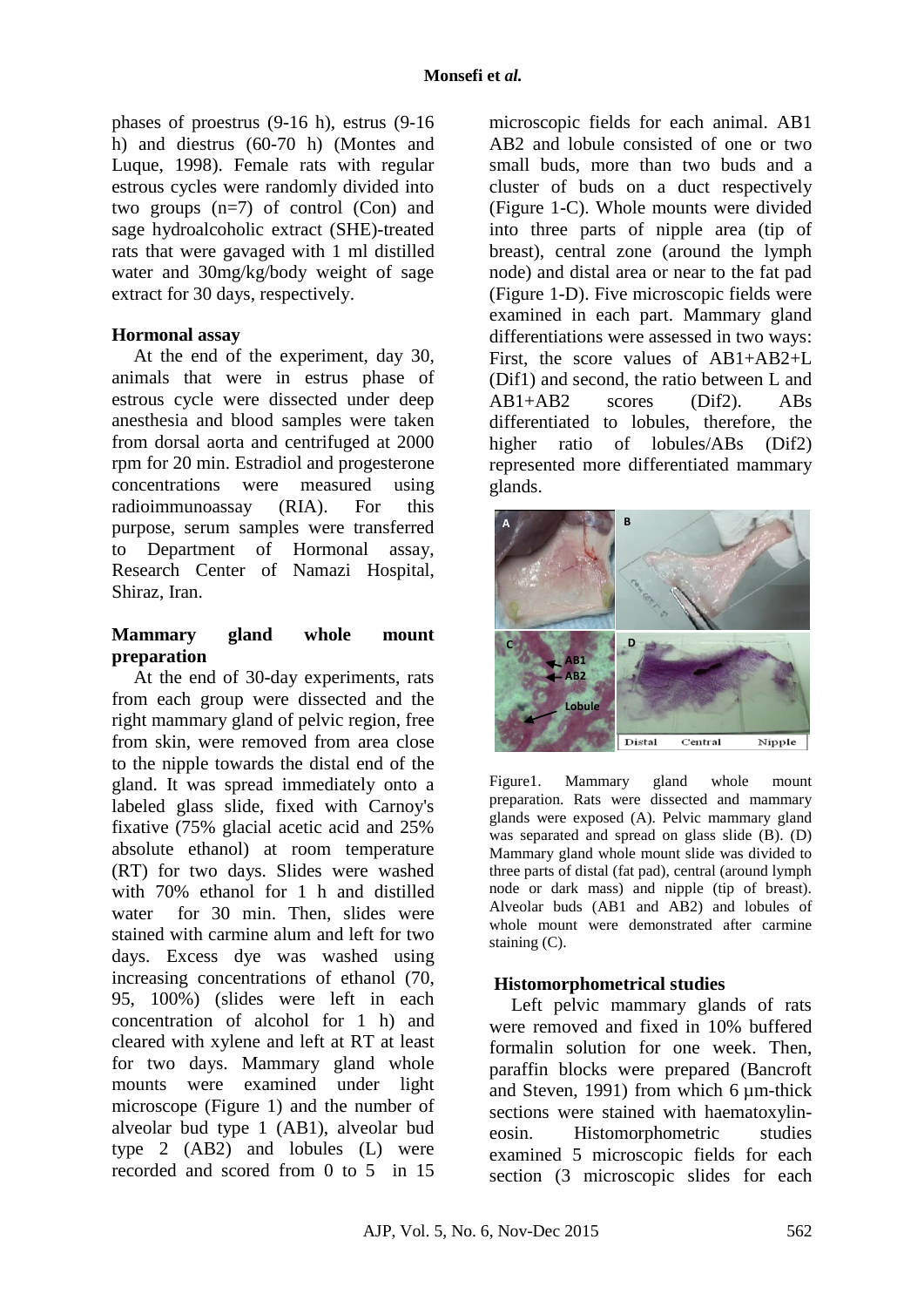animal). The number of ducts, lobules, branch of ducts and duct with deposits were recorded. Then, ductal and its epithelial and stromal diameters were measured using an ocular micrometer (Zeiss, Germany).

#### **Statistical analysis**

Statistical analyses were done using SPSS version 17.5 software. Data were analyzed using one-way ANOVA, followed by Tukey and Scheffe tests and p<0.05 was considered statistically significant.

## **Results**

The weight of animals at the end of the experiment in SHE-treated group did not differ from the Con group. Regarding animal weight, no significant difference was observed between day 1 and day 30 (Table 1).

Serum levels of estradiol and progesterone in SHE-treated group had no significant differences from those of the Con group (Table 1).

The duration of the estrous cycle and its phases decreased in SHE-treated animals but they were not significantly different from those of the Con group (Table 2).

The number of AB1 and AB2 in three parts of mammary gland whole mounts increased significantly in SHE-treated group compared to the Con group. The number of AB1, AB2 and lobules in SHEtreated group were 1.25, 1.04 and 2 folds more than that of the Con group respectively (Table 3, Figure 2). Dif1 and Dif2 scoring values increased in SHEtreated group as compared to the Con group. However, significant difference was only seen in Dif1 value that was 1.42 folds higher in SHE-treated group as compared to the Con group (Table 3).

The number of ducts and lobules in mammary glands in histological sections from SHE-treated group increased significantly as compared to the Con group (Table 4 and Figure 3). Only a few diffused alveolar buds were observed as they formed many clusters or lobules (Figure 3-B).

Table 1. Body weights and sex hormones concentrations of rats in the control group (Con) and *S. officinalis* hydroalcoholic extract (SHE)-treated group. Data showed as mean±SD.

| Group      | Body weight $(g)$  | Increscent<br>weight(g) | Estradiol concentration<br>(pg/ml) | Progesterone<br>concentration (pg/ml) |
|------------|--------------------|-------------------------|------------------------------------|---------------------------------------|
| Con        | $187.40 + 10.38$   | $18.28 \pm 8.65$        | $52.63 + 12.66$                    | $1.95 \pm 1.63$                       |
| <b>SHE</b> | $178.86 \pm 10.03$ | $17.60 + 10.24$         | 56.78+23.74                        | $2.86 \pm 2.05$                       |

Table 2. Duration of estrous cycle and its different phases (day) in the control group (Con) and *S. officinalis* hydroalcoholic extract (SHE)-treated group. Data showed as mean±SD.

| Group      | Number of estrous<br>cvcle | Day of estrous<br>cycle | Proestrus phase | Estrus phase  | Diestrus phase |
|------------|----------------------------|-------------------------|-----------------|---------------|----------------|
| Con        | $6.75 + 0.95$              | $26.50 + 3.51$          | $6.10+0.58$     | $5.41 + 1.00$ | $14.90 + 2.64$ |
| <b>SHE</b> | $5.86 + 0.38$              | $23.31 + 4.46$          | $5.62+0.79$     | $5.20+0.95$   | $12.48 + 3.64$ |

Table 3. The alveolar buds (AB1 and AB2), lobules (L) and differentiations scoring (Dif 1 and Dif2) in mammary gland whole mounts of control group (Con) and *S. officinalis* hydroalcoholic extract (SHE)-treated group. Data showed as mean±SD.

| Groups | AB1              | AB2              |                              | Dif1             | Dif <sub>2</sub> |
|--------|------------------|------------------|------------------------------|------------------|------------------|
| Con    | $2.97 + 1.27$    | $2.23 \pm 0.72$  | $1.33 + 0.74$                | $6.55 \pm 0.78$  | $0.28 + 0.18$    |
| SHE    | $3.27 \pm 1.69*$ | $2.34 \pm 1.00*$ | $2.65 \pm 1.27$ <sup>*</sup> | $9.29 \pm 1.03*$ | $0.35 \pm 0.20$  |

\*Mean values were significantly different from the Con group ( $p<0.05$ ). P values for AB1, AB2, L, Dif1, and Dif2 were 0.03, 0.001, 0.001, 0.001 and 0.13, respectively.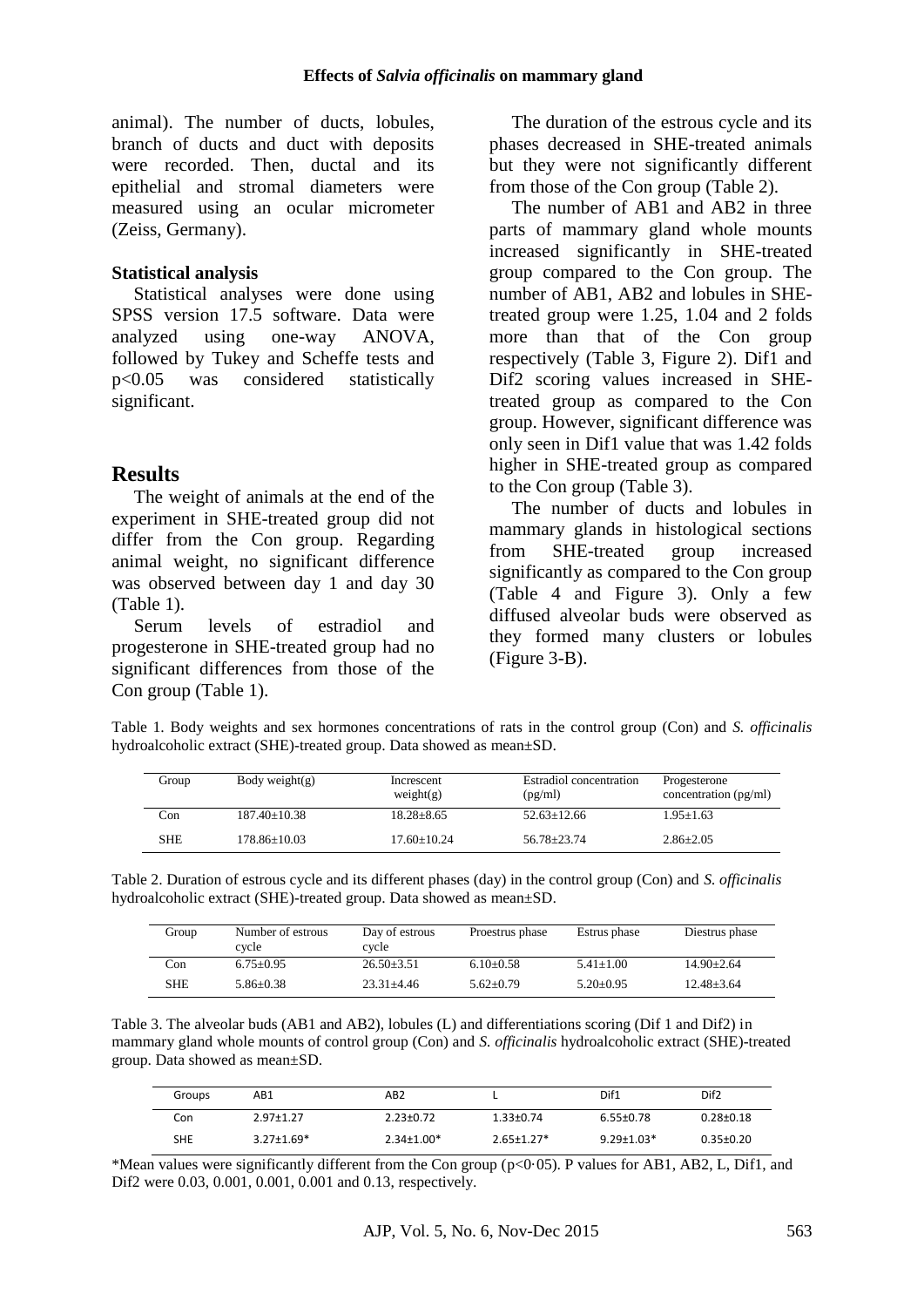

Figure 2. Photograph of mammary gland whole mounts of control (Con) group (A) and *S*. *officinalis* hydroalcoholic extract (SHE)-treated group (B). High magnifications of whole mount mammary gland of Con (C) and SHE (D) groups. Alveolar bud 1 and 2 and lobules increased in SHE-treated group. Carmine staining, scale  $bar=100 \mu m$ .



Figure 3. Transverse sections of mammary gland of the contol (Con) group (A) and *S. officinalis* hydroalcoholic extract (SHE)-treated group (B), scale bars=100 μm. Some ducts showed between the mammary glands stromal cells in the Con group but many alveolar buds collected toghter and consisted lobules among stromal cells in SHEtreated group. High magnifications of ducts (C) and lobules (D) in the Con and SHE groups, respectively, scale bars=10 μm. Hematoxylineeosin staining.

Ducts of mammary glands in SHEtreated group were dilated as compared to the Con group. In histological sections, ducts showed different shapes; therefore, we selected the same ducts from different groups but the widest parts of ducts in SHE-treated group were larger than those of the Con group (Figure 4). The epithelial diameters of ducts significantly decreased but the stromal layer around the ducts did not show any changes (Table 4 and Figure 4).



Figure 4. Histological sections of mammary glands in two groups of the Con (A) and *S. officinalis* hydroalcoholic extract (B). The ductal diameter of SHE-treated group was larger and ductal epithelium was shorter than that of the Con group. Hematoxyline-eosin staining. scale bars=10 μm

Periductul stroma of mammary glands in SHE-treated group revealed a higher number of mast cells as compared to the Con group. Some ducts in mammary glands contained secretions. The number of these ducts in SHE-treated group was higher than that of the Con group (Table 5).

Table 4. The mammary gland histomorphometrical changes of control (Con) and *S. officinalis* hydroalcoholic extract (SHE) treated groups in 5 microscopic fields of each section (three microscopic slides for each animal). Data showed as mean±SD.

| Groups     | Lobules number  | Ducts number      | Ducts diameter<br>$(\mu m)$ | Ductal epithelial cell<br>diameter (µm) | Ductal stromal<br>diameter (µm) |
|------------|-----------------|-------------------|-----------------------------|-----------------------------------------|---------------------------------|
| Con        | $0.79 \pm 1.11$ | $12.23 \pm 5.55$  | 23.93±12.58                 | $5.14\pm4.17$                           | 11.65±4.75                      |
| <b>SHE</b> | $2.43\pm2.94*$  | $32.14 \pm 30.4*$ | 26.76±12.04*                | $4.37 \pm 1.16*$                        | 11.80±6.92                      |

\*Mean values were significantly different from Con group ( $p<0.05$ ). P value for lobules number= 0.000, ducts number=0.000, ductus diamater= 0.002 and ductal epithelial cell diameter= 0.002.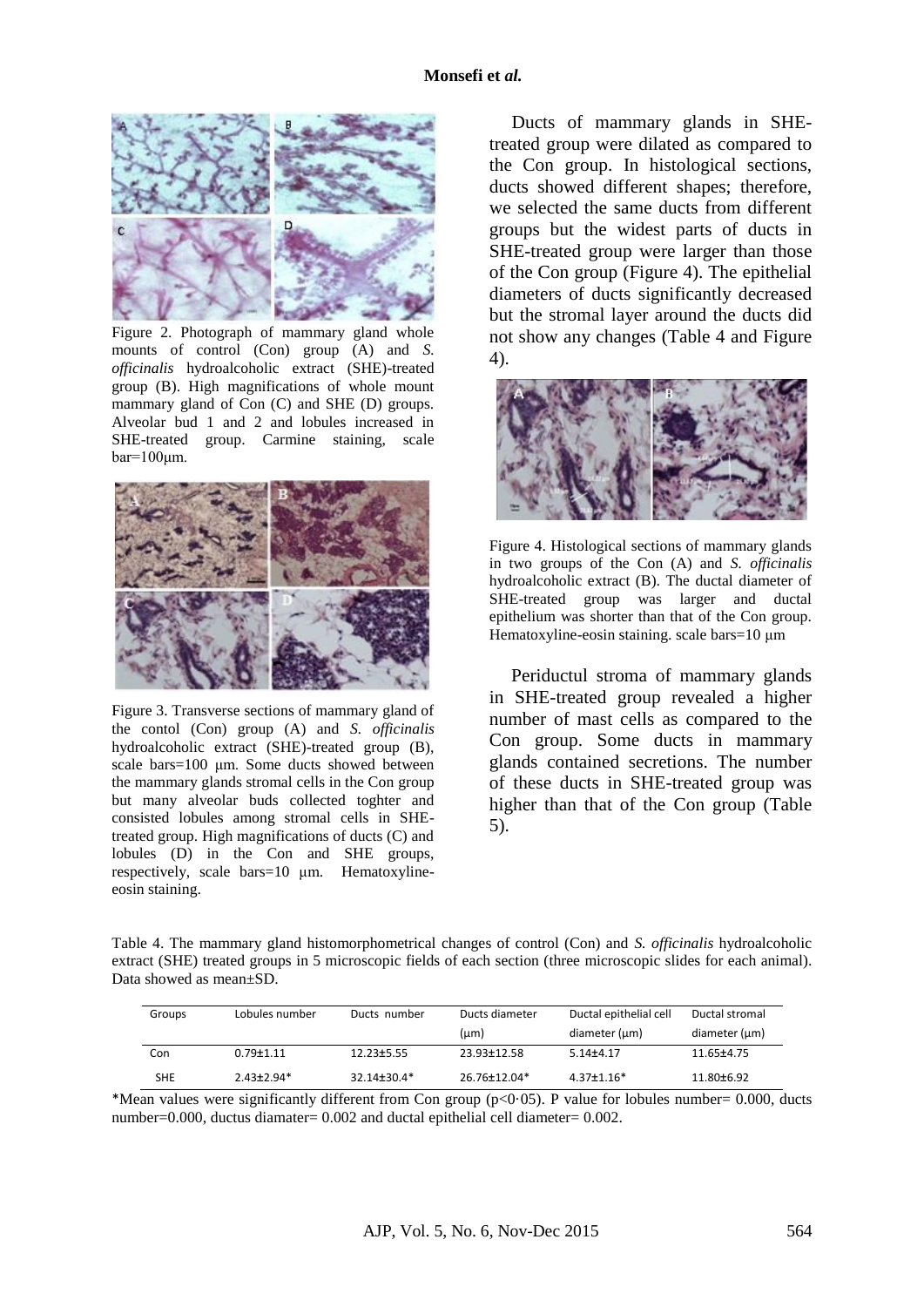#### **Effects of** *Salvia officinalis* **on mammary gland**

Table 5. The mammary gland histomorphometrical changes in control (Con) and *S. officinalis* hydroalcoholic extract (SHE)-treated groups in five microscopic fields of each part. Data showed as mean±SD.

| Groups     | Number of ductal branch | Number of mast cells | Number of ducts<br>containing secretion |
|------------|-------------------------|----------------------|-----------------------------------------|
| Con        | $0.14\pm0.40$           | $1.69 \pm 1.31$      | $0.09 \pm 0.38$                         |
| <b>SHE</b> | $0.24\pm 0.60$          | $2.14 \pm 1.54*$     | $0.62 \pm 1.13*$                        |

\*Mean values were significantly different from Con group ( $p < 0.05$ ). P value for number of mast cells= 0.000 and number of ducts containing secretion= 0.000.

### **Discussion**

The weight of SHE-treated rats did not show any significant difference as compared to the Con group. Therefore, it may be concluded that *S*. *officinalis* has no side effects on body growth.

Normally, estrous cycle in rat lasts for 4-5 days. Hormonal alterations can cause estrous cycle irregularity. According to our results, estrous cycle and its phases and estradiol and progesterone concentrations did not change significantly after SHE treatment. Although sage contained some estrogenic components, it did not interfere with hormonal balance.

According to our data, the number of AB1 and AB2 in three parts of mammary glands whole mounts, Dif1 and Dif2 values, and the number of ducts, lobules and branching ducts of mammary glands in histological sections of SHE-treated group increased significantly as compared to the Con group. Alveoli of adults mammary gland are mainly secreted in pregnancy, when rising levels of [prolactin,](http://en.wikipedia.org/wiki/Prolactin) estrogen, and progesterone cause further ductual branching, accompanying an increase in [adipose tissue](http://en.wikipedia.org/wiki/Adipose_tissue) and a higher [blood flow.](http://en.wikipedia.org/wiki/Blood_flow) *S. officinalis* hydroalcoholic extract promoted the growth of the mammary glands alveoli of rats similar to the effect of high levels of steroids hormones. These effects could be attributed to estrogenic components of sage. There are two main types of phytoestrogens namely isoflavones and lignans. Isoflavones are generally absorbed and can be detected in urine. Sage is a natural source of flavonoids and polyphenolic compounds (e.g. carnosic acid, rosmarinic acid and

caffeic acid). Carnosic acid and rosmarinic acid are present at high concentrations in the extract of sage plants (Yurtseven et al., 2008). Phytoestrogens are nonsteroidal component of plants that attach to alpha and beta estrogen receptors and induce biological effects in the way similar to natural estrogens such as 17β-estradiol, (Ososki and Kennelly, 2003). Phytoestrogens show either agonistic or antagonistic effects based on estrogen level of serum and estrogenic receptors saturation (Adlercreutz et al., 1993). When estrogen level in blood is low, phytoestrogens have agonistic potential and show effects similar to those of estrogen and vice versa (Kurzer and Xiz, 1997). Nelson et al., reported that phytoestrogens have the same effects as the estrogen on mammary gland proliferation and differentiation (Nelson et al., 1992). Phytoestrogens have been shown to influence the growth and division of vaginal epithelium and alveolar epithelial cells of mammary gland in postmenopausal women (Wilcox et al., 1990; Baird et al., 1995; Murkies et al., 1995; Petrakis et al., 1996; Albertazzi et al., 1998). Estrogen and progesterone receptors are distributed all over the epithelial, adipose, and connective tissue components of normal mammary gland in rodents (Edery et al., 1985; Haslam and Shyamala, 1981). Immunohistochemical studies of mice treated with genistein (a phytoestrogen) revealed an increase in the level of alpha and beta estrogen receptors mRNA which can lead to mammary gland growth (Padilla-Banks et al., 2006).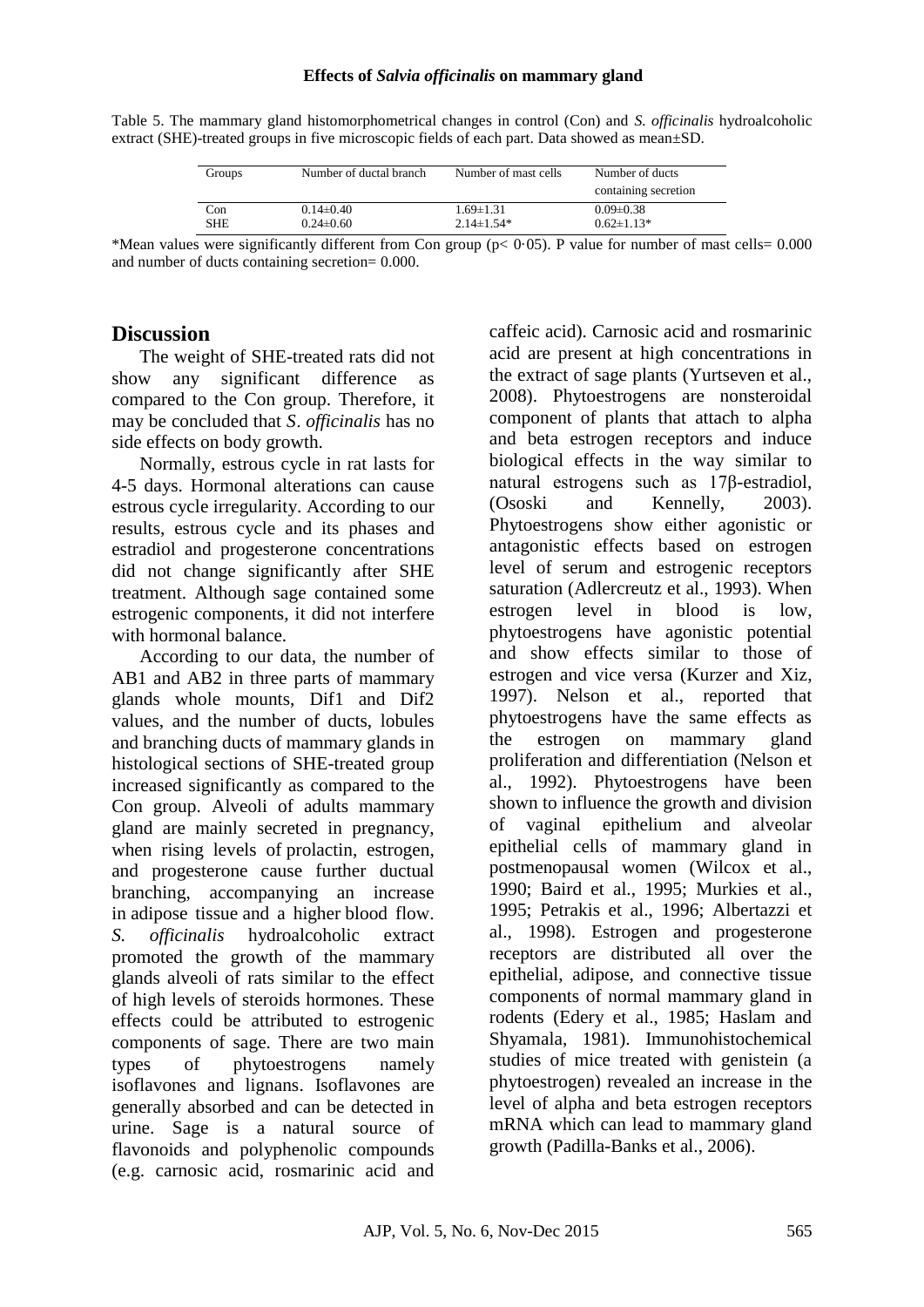The number of mast cells (one of the stromal cells) of mammary glands of SHEtreated rats increased significantly as compared to the Con group. It may be due to either estrogenic activity of sage extract on stromal cells or anti-allergic response of stromal cells against antigenic activity of extract components. Mast cells increase in stromal microenvironment of mammary gland at puberty and breast morphogenesis when its alveolar buds are proliferated and its ducts are branched (Lilla and Werb, 2010).

Lumens of ducts in mammary glands of SHE-treated group were dilated and had much secretion as compared to the Con group. It may be related to high activity of alveoli epithelial cells when they are exposed to sage phytoestrogens. This secretion can be due to sage proteins aggregation in lumen, as well. Stimulatory effect of soy proteins (as a plant with a high content of phytoestrogens) on glandular secretion of breast in pre-and post-menopausal women have been reported (Petrakis et al., 1996).

*S. officinalis* hydroalcoholic extract, just similar to steroids hormones stimulated the growth of mammary gland alveolar buds and ducts and induced lobule formation in adult female rats. This medicinal herb showed no side effects on body weight, estrous cycle duration and sex hormones concentrations. Therefore, it can be considered as a lactiferous herb.

## **Acknowledgment**

This study was financially supported by the Vice-Chancellery for Research of Shiraz University. All authors participated in the design and interpretation and analysis of the data.

## **Conflict of interest**

The authors report no conflict of interest. The authors alone are responsible for the content and the writing of the paper.

### **References**

- Adlercreutz H, Bannwart C, Wahala K, Makela T, Brunow G, Hase T. 1993.
- AlbertazziP, Pansini F, Bonaccorsi G, Zanotti L, Forini E, De Aloysio D. 1998. The effect of dietary soy supplementation on hot flushes. Obstet Gynecol, 91:6–11.
- Alizade A, Shaabani M. 2012. Essential oil composition, phenolic content, antioxidant and antimicrobial activity in (*salvia officinalis* L.) cultivated in Iran. Advances Environment Biol, 6:221- 226.
- Baird DD, Umbach DM, Lansdell L, [Hughes](http://press.endocrine.org/action/doSearch?ContribStored=Hughes%2C+C+L) CL, [Setchell](http://press.endocrine.org/action/doSearch?ContribStored=Setchell%2C+K+D) KD, [Weinberg](http://press.endocrine.org/action/doSearch?ContribStored=Weinberg%2C+C+R) CR, [Haney](http://press.endocrine.org/action/doSearch?ContribStored=Haney%2C+A+F) AF, [Wilcox](http://press.endocrine.org/action/doSearch?ContribStored=Wilcox%2C+A+J) AJ, [Mclachlan](http://press.endocrine.org/action/doSearch?ContribStored=Mclachlan%2C+J+A) JA. 1995. Dietary intervention study to assess estrogenicity of dietary soy among postmenopausal women. Clin Endocrinol Metab, 80: 1685–1690.
- Bankroft JD, Stevens A. 1991. Theory and practical of histology techniques. New York, USA, Churchill Living stone.
- Baricevic D, Sosa S, Della Loggia R, Tubaro A, Simonovska B, Krasna A. 2001. Topical anti-inflammatory activity of *Salvia officinalis* L. leaves: the relevance of ursolic acid. Ethnopharmacol, 75:125- 132.
- Edery M, McGrath M, Larson L, Nandi S. 1985. Correlation between in vitro regulation of oestrogen and progesterone receptors in rat mammary epithelial cell. Endocrinol. 115:1691–1697.
- [Hamidpour](http://www.ncbi.nlm.nih.gov/pubmed/?term=Hamidpour%20M%5Bauth%5D) M, [Hamidpour](http://www.ncbi.nlm.nih.gov/pubmed/?term=Hamidpour%20R%5Bauth%5D) R, [Hamidpour](http://www.ncbi.nlm.nih.gov/pubmed/?term=Hamidpour%20S%5Bauth%5D) S, Shahlari M. 2014. Chemistry, Pharmacology, and Medicinal Property of Sage (Salvia) to Prevent and Cure Illnesses such as Obesity, Diabetes, Depression, Dementia, Lupus, Autism, Heart Disease, and Cancer. J Tradit Complement Med, 4: 82–88.
- Haslam SZ, Shyamala G. 1981. Relative distribution of estrogen and progesterone receptor among the ephitelial, adipose, and connective tissue components of the normal mammary gland. Endocrinol, 108: 825–830.

Inhibition of human aromatase by mammalian lignans and isoflavonoid phytoestrogens. Steroid Biochem Mol Biol, 44:147–153.

Khan A, Najeeb-ur- Rahman, Alkharfy K, Gilani A. 2011. Antidiarrheal andantispasmodic activities of *Salvia*